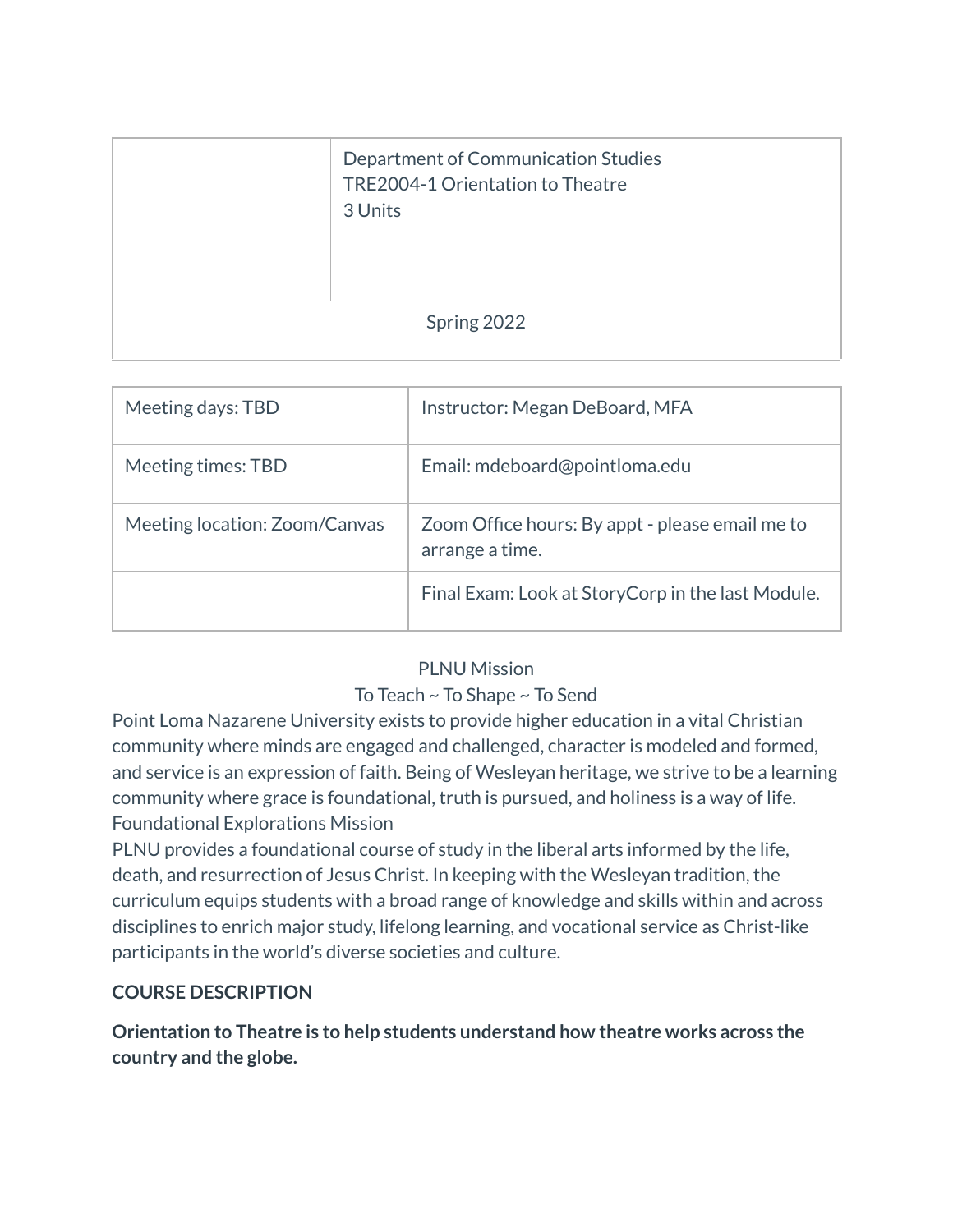## **COURSE LEARNING OUTCOMES**

**By the end ofthis course, students should know everything from Broadway to Regional Theatre to Community Theatre to Educational Theatre. They should also know varying types oftheatre and the community aspect ofthe theatre world.**

## COURSE CREDIT HOUR INFORMATION

In the interest of providing sufficient time to accomplish the stated Course Learning Outcomes, this class meets the PLNU credit hour policy for a 3 unit class delivered over 15 weeks. It is anticipated that students will spend a minimum of 37.5 participation hours per credit hour on their coursework. For this course, students will spend an estimated 112.5 total hours meeting the course learning outcomes. The time estimations are provided in the Canvas modules.

|           | В               |             |             |                |
|-----------|-----------------|-------------|-------------|----------------|
| A 93-100  | $B + 87 - 89.9$ | $C+77-79.9$ | $D+67-69.9$ | F Less than 59 |
| A-90-92.9 | B 83-86.9       | $C$ 73-76.9 | $D$ 63-66.9 |                |
|           | B-80-82.9       | $C-70-72.9$ | $D-60-62.9$ |                |

# COURSE POLICIES

### SUPPORT

I am committed to helping every student attain their best possible education.

I AM HERE TO HELP! Please do not hesitate to ask questions, or schedule a Zoom office hours appointment. I am also happy to provide support and feedback on assignments before they are turned in or presented. If you have any particular needs or concerns that it would be helpful for me to be aware of, please do let me know.

PARTICIPATION IN ZOOM: Because discussion will be an important part of our class, your regular attendance and participation on Zoom are required for you to be successful. Since arriving late to class is distracting to your classmates (and to your professor), you are expected to arrive in Zoom on time. If you are late to a Zoom class, you will receive a reduction of your participation points for that class period. Missing more than 20 minutes of any part of the Zoom Class (in the beginning, middle, or end) will count as an absence. During class periods when we're not meeting synchronously, your on-time participation in Canvas discussions and completion of asynchronous work will be counted as your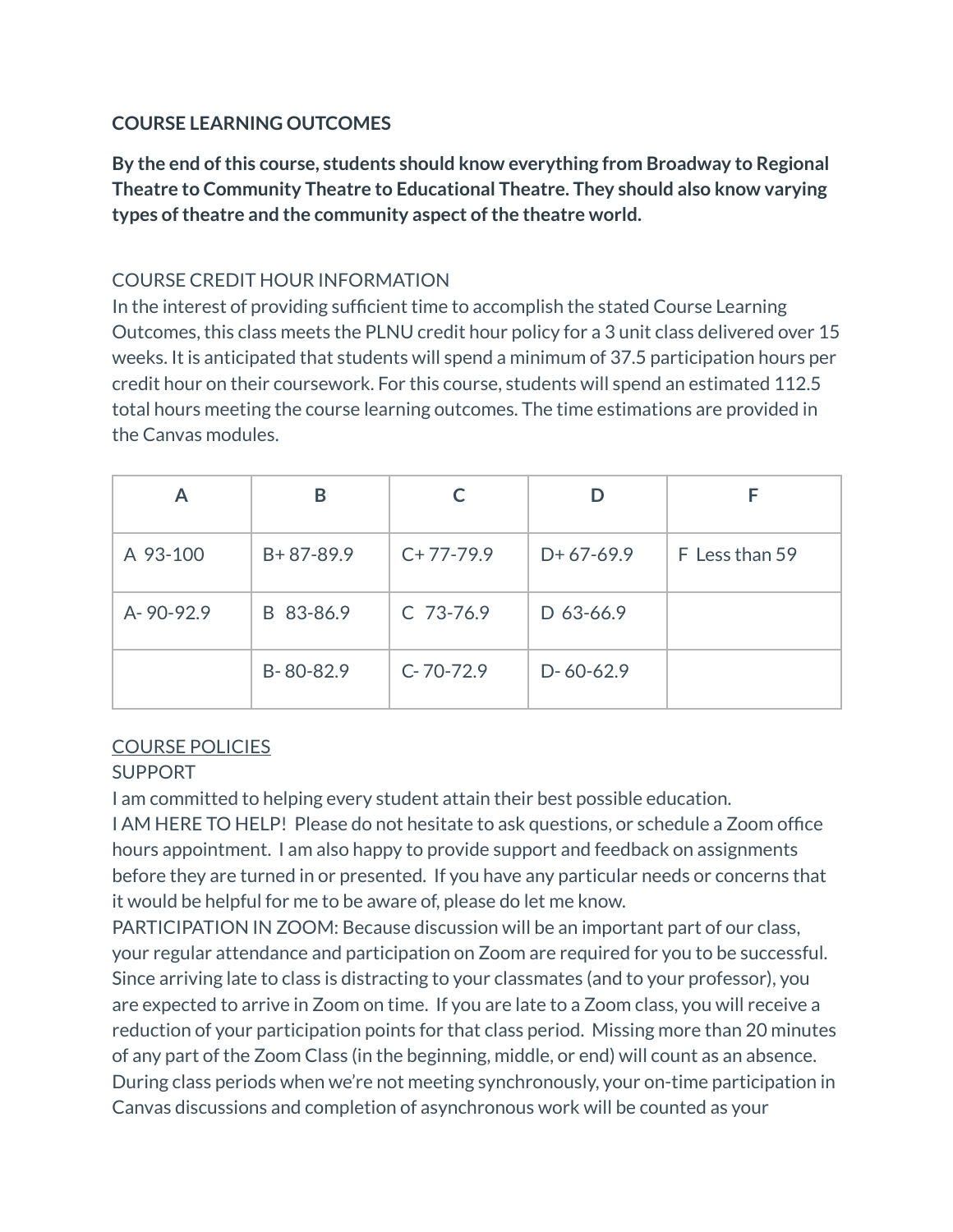attendance. You will also receive points for your attendance and participation in our Zoom classes. You will not receive those points if you come to class unprepared, stare at another screen, or are disruptive on Zoom.

#### STATE AUTHORIZATION

State authorization is a formal determination by a state that Point Loma Nazarene University is approved to conduct activities regulated by that state. In certain states outside California, Point Loma Nazarene University is not authorized to enroll online (distance education) students. If a student moves to another state after admission to the program and/or enrollment in an online course, continuation within the program and/or course will depend on whether Point Loma Nazarene University is authorized to offer distance education courses in that state. It is the student's responsibility to notify the institution of any change in his or her physical location. Refer to the map on **[State](https://www.pointloma.edu/offices/office-institutional-effectiveness-research/disclosures)** [Authorization](https://www.pointloma.edu/offices/office-institutional-effectiveness-research/disclosures) to view which states allow online (distance education) outside of California. INCOMPLETES AND LATE ASSIGNMENTS

All assignments are to be submitted/turned in by the beginning of the class session when they are due—including assignments posted in Canvas. In general, no late or makeup written assignments/presentations will be allowed. In the event of a personal emergency with advance communication and at my discretion, make-up work *may* be accepted for half credit. Incompletes will only be assigned in extremely unusual circumstances. EMAIL

I will frequently use Canvas Announcements or email to communicate with you and I do my best to respond to your emails as promptly as possible. I will respond to emails Monday-Friday from 9:00 am – 4:00 pm. If you send me an email over the weekend or holiday, I will respond on the following school day.

#### PLNU COPYRIGHT POLICY

Point Loma Nazarene University, as a non-profit educational institution, is entitled by law to use materials protected by the US Copyright Act for classroom education. Any use of those materials outside the class may violate the law.

### PLNU ACADEMIC HONESTY POLICY

Students should demonstrate academic honesty by doing original work and by giving appropriate credit to the ideas of others. Academic dishonesty is the act of presenting information, ideas, and/or concepts as one's own when in reality they are the results of another person's creativity and effort. A faculty member who believes a situation involving academic dishonesty has been detected may assign a failing grade for that assignment or examination, or, depending on the seriousness of the offense, for the course. Faculty should follow and students may appeal using the procedure in the university Catalog. See [Academic](http://catalog.pointloma.edu/content.php?catoid=18&navoid=1278) Policies for definitions of kinds of academic dishonesty and for further policy information.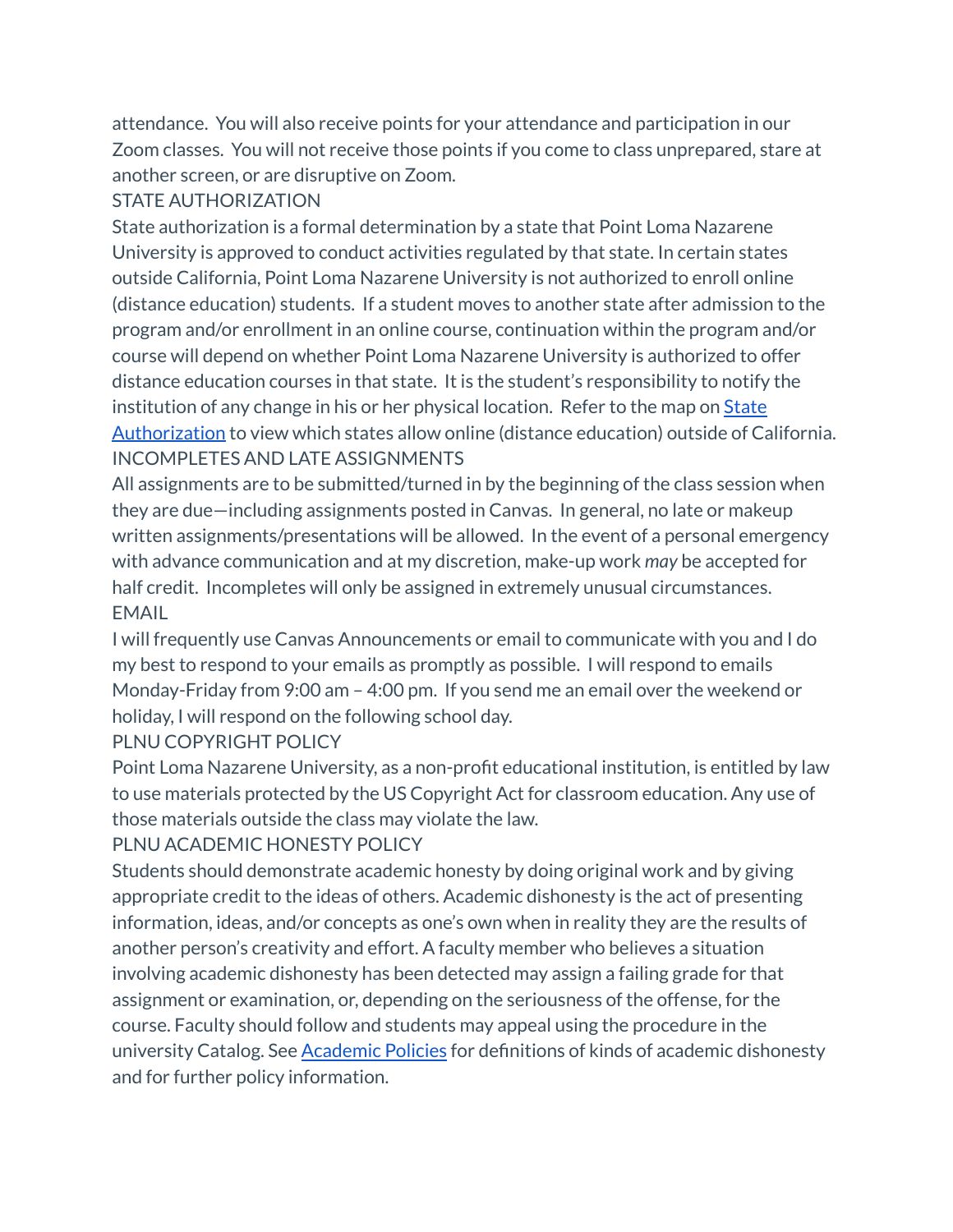COM 1000 ORIGINAL WORK: All work that you complete for COM 1000 must be originally created by you, just for this class. You may not turn in work for this class that is the same or similar to work that you completed for another current or previous class, without consulting with me first. In some cases, you may also be required to consult with the professor of the other course as well. For example, if you wish to deliver a speech on the same topic that you are writing a research paper on for your Literature class, you must consult with me as well as your Literature professor to ensure that new/additional work is being completed to satisfy the assignment requirements.

PLNU ACADEMIC ACCOMMODATIONS POLICY

While all students are expected to meet the minimum standards for completion of this course as established by the instructor, students with disabilities may require academic adjustments, modifications or auxiliary aids/services. At Point Loma Nazarene University (PLNU), these students are requested to register with the Disability Resource Center (DRC), located in the Bond Academic Center. (DRC@pointloma.edu or 619-849-2486). The DRC's policies and procedures for assisting such students in the development of an appropriate academic adjustment plan (AP) allows PLNU to comply with Section 504 of the Rehabilitation Act and the Americans with Disabilities Act. Section 504 (a) prohibits discrimination against students with special needs and guarantees all qualified students equal access to and benefits of PLNU programs and activities. After the student files the required documentation, the DRC, in conjunction with the student, will develop an AP to meet that student's specific learning needs. The DRC will thereafter email the student's AP to all faculty who teach courses in which the student is enrolled each semester. The AP must be implemented in all such courses.

If students do not wish to avail themselves of some or all of the elements of their AP in a particular course, it is the responsibility of those students to notify their professor in that course. PLNU highly recommends that DRC students speak with their professors during the first two weeks of each semester about the applicability of their AP in that particular course and/or if they do not desire to take advantage of some or all of the elements of their AP in that course.

### PLNU ATTENDANCE AND PARTICIPATION POLICY

Regular and punctual attendance at all synchronous class sessions is considered essential to optimum academic achievement. If the student is absent for more than 10 percent of class sessions (virtual or face-to-face), the faculty member will issue a written warning of de-enrollment. If the absences exceed 20 percent, the student may be de-enrolled without notice until the university drop date or, after that date, receive the appropriate grade for their work and participation. In some courses, a portion of the credit hour content will be delivered asynchronously and attendance will be determined by submitting the assignments by the posted due dates. See **[Academic](https://catalog.pointloma.edu/content.php?catoid=46&navoid=2650#Class_Attendance) Policies** in the Undergraduate